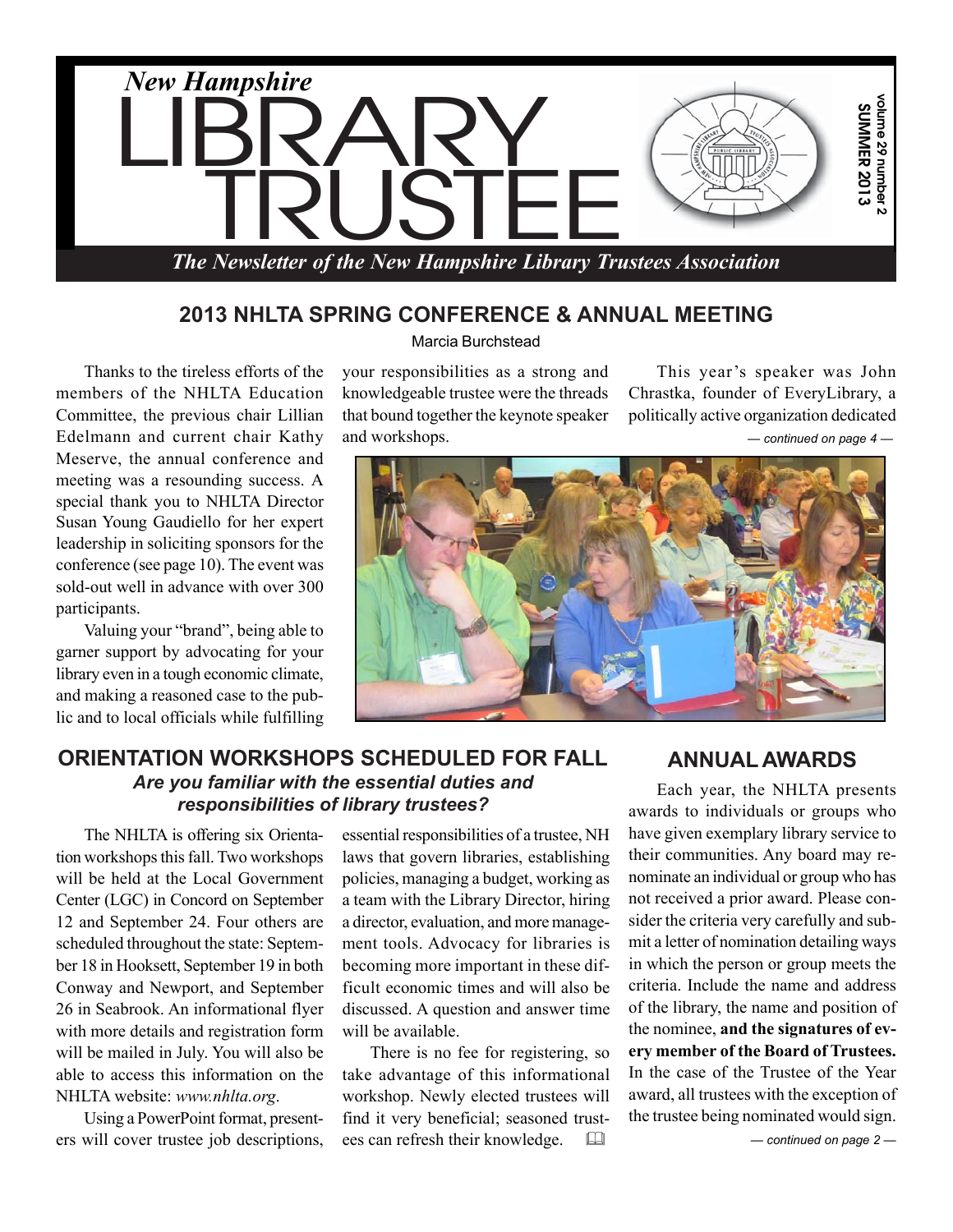## **FRIENDS OF THE LIBRARY**

#### Susan Young Gaudiello

We invite readers to share the work of their Friends groups, including successful fundraising events, programs and materials sponsored, and recruitment efforts.

The Barrington Library Friends group launched an "Adopt a Magazine" program some years ago, and also underwrites about half the periodicals collection. At this point, most of that expense line is now covered by the Friends and other patrons who have adopted magazines by paying for the ongoing subscriptions.

This is just one example of how the efforts of Friends groups support libraries. We would like to hear about yours. Contact Connie Kirwin at *c.kirwin@nhlta.org*. 

#### **Annual Awards** continued from page 1

Awards are given for the following categories:

- Library of the Year
- Lillian Edelmann Trustee of the Year
- Library Director of the Year
- Special Library Service Contribution Award
- Dorothy M. Little Award
- Sue Palmatier Award for Outstanding Support by a "Friends of the Library" Group

The deadline for submitting nominations is July 31, 2013. Please mail applications to: Carol Snelling, P.O. Box 726, Holderness, NH 03245. For more information, call Carol at 968-9809 or e-mail *c.snelling@nhlta.org*. 

If you attended the annual NHLTA Conference in Bedford, you know that you were treated to a fount of knowledge unmatched anywhere in New Hampshire, maybe New England, maybe even the country. The theme this year was Thrive and Survive and once again the NHLTA Conference



## - Ok, where were you on May 20? -

presenters provided a tool kit for library trustees. The keynote address by John Chrastka emphasized how important it is to get out into the community and talk to people about the library and library issues. This simple but effective method was touched on throughout the day, covering such everyday library

> issues as financial policies, profitable fund raising, performance appraisals, and crucial partnerships.

What better way to conclude the day than to hear how Melissa Prefontaine and the Langdon Library managed to get approval of a 45% increase in the library budget and a \$1,890,627 warrant article passed by a 68% vote, all in

the same year by applying the fundamental concepts of getting out in the community and being totally transparent about the issues. Who said it couldn't be done?

If you were anywhere else, perhaps you were among the 35 folks who waited too long to register and were told the conference was sold out. Perhaps you didn't read the NHLTA newsletter or see the Conference flyer. Well, fortunately, your NHLTA Board of Directors is, even now, reviewing video footage of some of the excellent presentations to put them on the NHLTA website. Yes, that would be *www.NHLTA.org*.

Hope to see you all at next year's conference.

*The New Hampshire Curmudgeon*

**Adele Knight, President** Dublin • *a.knight@nhlta.org*

**Loring Webster, Vice-President** Brookline • *l.webster@nhlta.org*

**Carol Snelling, Secretary** Holderness • *c.snelling@nhlta.org*

**Mark Branoff, Treasurer** Windham • *m.branoff@nhlta.org*

**Conrad Moses, Past-President** East Kingston • *c.moses@nhlta.org*

## **BOARD OF DIRECTORS**

**Bruce Cotter** Stratham • *b.cotter@nhlta.org*

**Marty Davis** Claremont • *m.davis@nhlta.org*

**Susan Young Gaudiello** Barrington • *s.gaudiello@nhlta.org*

**Robert Gilbert** Brentwood • *r.gilbert@nhlta.org*

**David Hallenbeck** Amherst • *d.hallenbeck@nhlta.org*

**Constance Kirwin** Antrim • *c.kirwin@nhlta.org*

**Karen Sheehan Lord** Manchester • *ks.lord@nhlta.org*

**Kathy Meserve** Newton • *k.meserve@nhlta.org*

**Edward Moran** Bedford • *e.moran@nhlta.org*

*Emeritus Director:* **Lillian Edelmann** Nottingham • *l.edelmann@nhlta.org*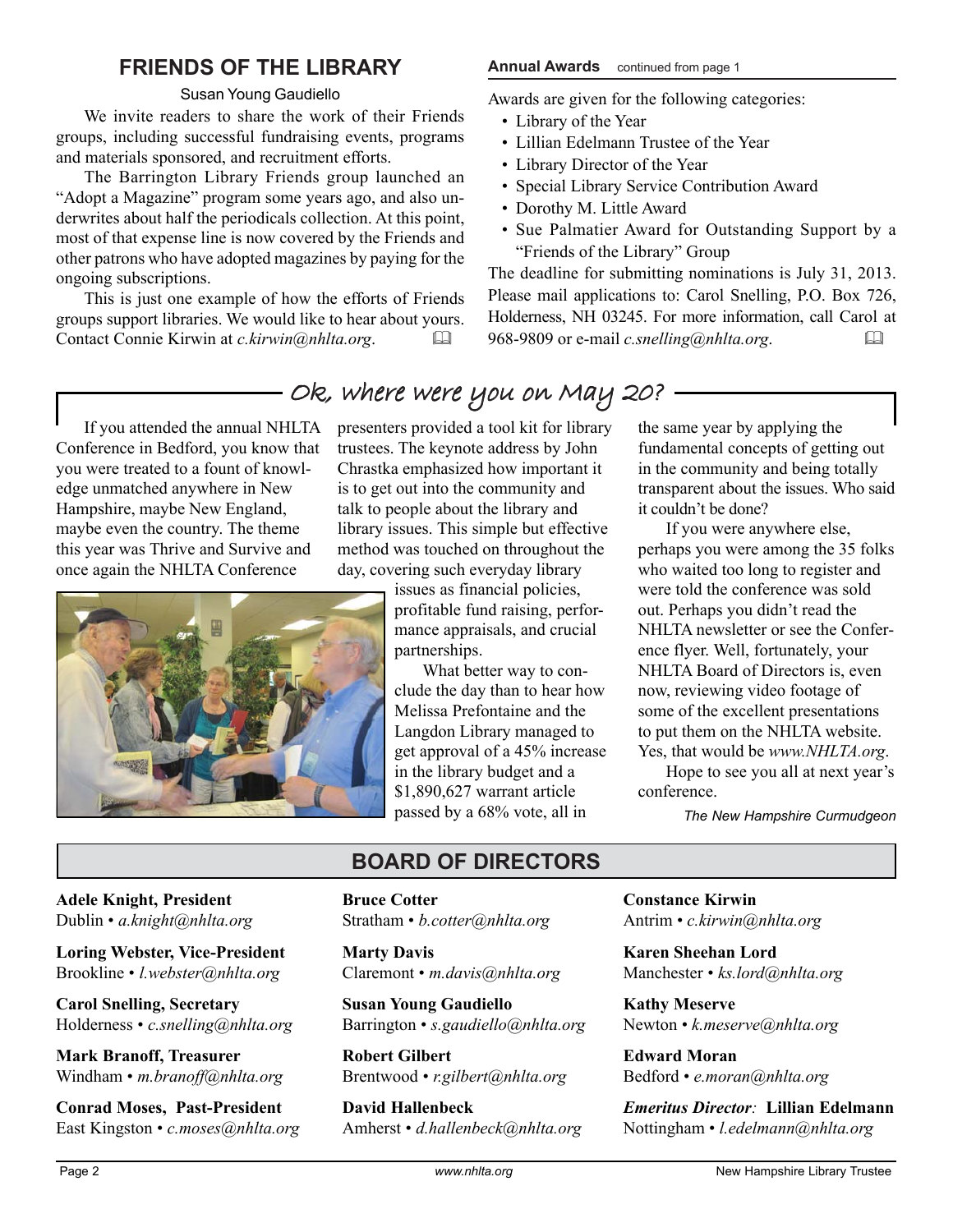

# **MESSAGE FROM THE PRESIDENT. . .**

### *We are paying attention to your queries, and have some suggestions!!*

We know by the terrific response we received from conference attendees that trustees all over the state are eager to learn more about their roles and responsibilities. I'm sure many of your questions were answered by the presenters. However, there are always new concerns because the role that libraries play in the community is becoming more complex and challenging. The

NHLTA Board of Directors is continually being asked questions about problematic issues and situations that surface in libraries. Two categories—personnel and finance/budget—seem to generate the most inquiries.

The best way to thwart **personnel concerns** in the first place is to be proactive and be sure that all the best practices for the successful governance of your library are current. Having bylaws, job descriptions, evaluations, a clear description of your duties and responsibilities, policies and procedures are all "musts." If you need to develop or update best practices, samples of policies and other resources are on the NHLTA website (*www.nhlta.org*), and as you know because you already use it, the NHLTA LISTSERV (*nhlta-l@mailistl2.nh.gov*) is a viable resource when requests for assistance are posted. Trustees have recently asked about sick leave, internet filters, scheduling volunteers, pettycash policy, and the selection of alternates.

For other sources of information regarding personnel matters, log onto the NHLTA website, click on Conference and Workshops and then on Resources. Look for the PowerPoint presentations "It's The Law" and "Your Best Assets" by Kate DeForest (NHLTA legal advisor), "Got Policies" by Tom Ladd (policy guru), and "Board Responsibilities" by Mary Ellen Jackson (Director of the NH Center for Nonprofits).

The number of library trustees reporting problems with **budgeting and funding** is on the rise. Selectboards and budget committees, seeking additional ways to supplement town budgets, sometimes look to library budgets as sources of income. Town officials do not always realize the value of their local library. Some may have the misconception that technology is replacing the need for books. You can tell them that technology is replacing some of the need for books, but technology, too, needs funding which might be even more costly. Then there are the many other services that libraries provide for the community. It is up to us, library trustees, to continually send our communities a **positive** message about libraries and keep the value of those services in the forefront. Trustees must be **proactive** and report circulation, attendance and other vital library statistics; invite town officials into the library so they can see, firsthand, what libraries provide. Fostering a line of communication between selectboards and trustee boards should result in a better understanding of each other's roles and goals. Both boards wish to fulfill their responsibilities to the community, both want to do a good job, and both are concerned about funding. Defining mutual goals is a positive step. You will find some helpful material in the Trustee Tool Kit column on page 11 about the importance of communicating with town officials. If you do have a valid difference of opinion on the roles and responsibilities of library trustees, share your knowledge of Library RSAs with them.

Some of you who attended the NHLTA conference on May 20, signed up for Melissa Prefontaine's workshop "Selling the Library" (Asking Your Town for Money and Getting It). She outlined many ways in which to do this. If you did not attend, I suggest that you view her PowerPoint presentation, "Need Money?" on the NHLTA website.

**NHLTA Directors are also queried** about building and expansion, procedures, bylaws, conflict of interest, consultants, and more. We try to respond quickly and will even seek answers to your questions by contacting legal or finance counsel when necessary. As I mentioned before, another positive resource which has been very helpful is the response to questions from trustees throughout the state who subscribe to the NHLTA LISTSERV. They often weigh in on the matter and relate personal experiences, share policies, and make suggestions. I would urge you to subscribe *nhlta-l@mailistl2.nh.gov*. *ASK US*, featured on the NHLTA website (*www.nhlta.org)* is another venue for asking questions. Please take advantage of the opportunity to attend one of the orientation workshops which will be presented throughout the state this fall. Many of your questions should be answered. Detailed flyers will be mailed in July. See article on page 1 and calendar on page 12 in this issue.

In summary, to help with issues that arise, continue to contact the NHLTA Board of Directors, and other itemized resources, but also know your roles and responsibilities, familiarize yourself with NH Library RSAs, foster communication with town officials and the community, and promote, promote, promote your libraries. I emphasize that you, as trustees, must continually send a **positive** message about your libraries to your communities**. Speak with knowledge**! **Speak out with passion**! You have been elected, or appointed, to advocate for, protect, and serve a very important resource—your library.

> Adele Knight *a.knight@nhlta.org*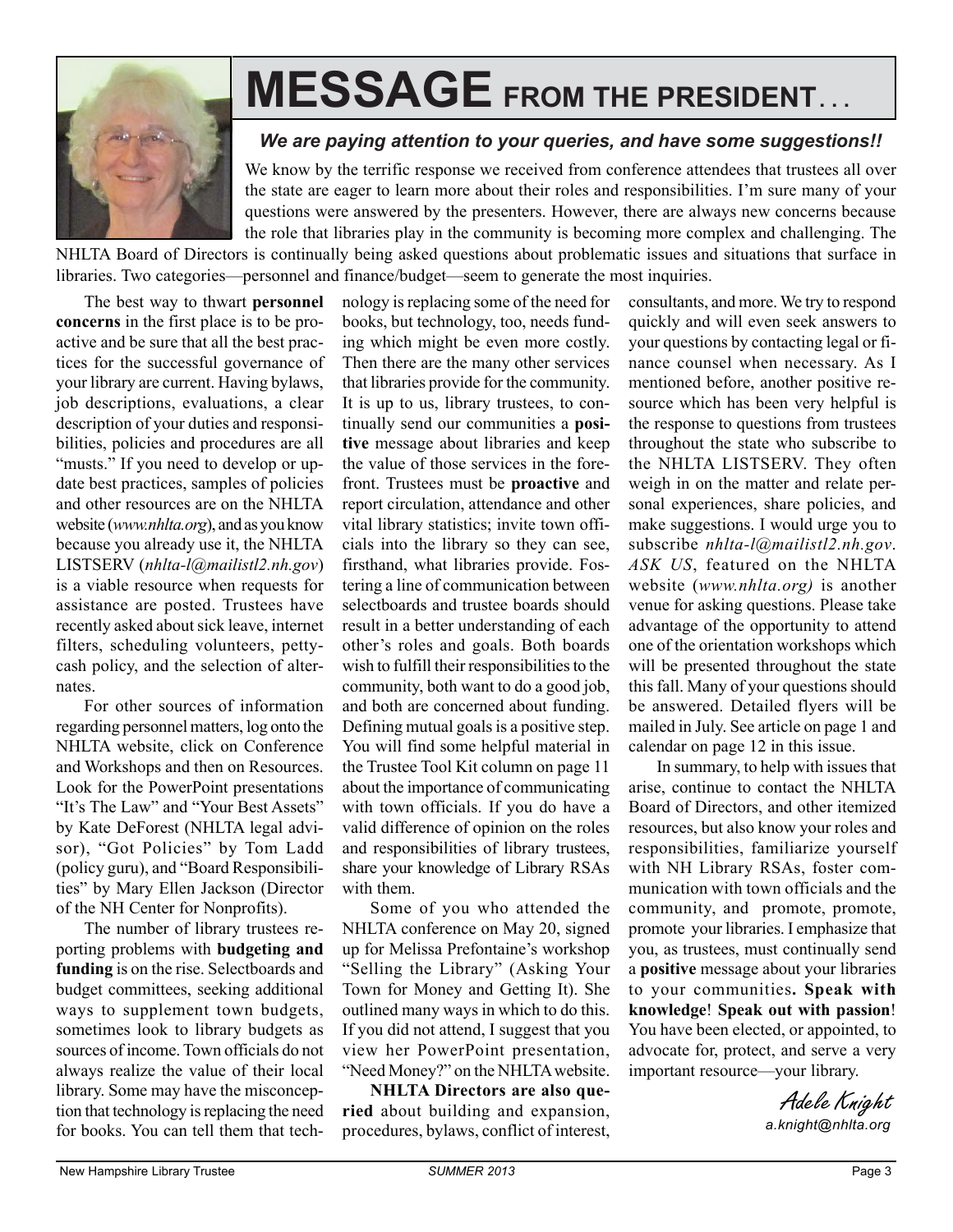to supporting local library initiatives at the ballot box. He realized when establishing EveryLibrary that the opportunity to fundraise and directly support library ballot initiatives would be unique in the library world.

Presented as an opportunity in a political arena his ideas seemed to come across to many as non-traditional and not applicable to their local situations, but it requires one to think outside the box.

He spoke of awareness-building and getting support for libraries through methods including phone calls, door-to-door appeals, signage, the use of social media and events. He urged supporters of public libraries to become savvy in regards to political activism, advocacy and fundraising.

Some attendees may have felt their small town libraries did not meet the criteria Chrastka was promoting, but whether a town with a population of less than 500 or a city of over 100,000 the goal is the same and realizing it requires similar approaches to bring it to fruition.



Terry Knowles and Lillian Edelmann

The workshop sessions dealt with topics including civil liberties, creating sound financial policies and procedures, evaluations, sustainability, lobbying and garnering support for your library, and fundraising

There was something of interest and usefulness for all attendees, whether new to a trustee board or having years of service. Presenters including Terry Knowles, Tom Ladd, Kate DeForest, Mary Ellen Jackson, Elizabeth Ives, Porter Caesar and Bruce Cotter returned to share their knowledge about the law, developing strong and comprehensive library policies, sustaining successful partnerships, and generating support for the library to thrive and expand.

"What a library provides is as important now as it was 100 years ago," said presenter Carl Lindblade who continued, "The need for a library is not going away, it will remain

an extensive repository for information." He also stressed that when we invest our time and energy we should not discount the brand.

Porter Caesar felt it is vital, when "Making the Ask," that one listen to potential donors, repeat the message and be passionate about your cause and why it is so important.

During the business meeting, NHLTA Director Emeritus Lillian Edelmann was presented with a plaque in recognition of her years of effort as a member of the board. She was also given a bouquet of flowers and a jeweled crown to replace her trademark Brünnhilde horned helmet. Lillian spoke with emotion and passion and urged trustees to continue the fight and not become complacent lest outside forces undo the legislation and gains the NHLTA and local trustees have fought so tirelessly to achieve. Her support for libraries continues unabated. We have not heard the last from Lil.

Certificates of appreciation were also presented to outgoing directors Elizabeth Solon of Brookline and Marcia Burchstead of Bartlett.

Attendees generally spoke favorable of the workshops with comments ranging from "a wealth of information," "thought-provoking," "interesting dissection," "well organized," to "presenter did his homework."

Some suggestions included allotting more time for each session, scheduling additional time for questions and answers, including brainstorming sessions, practice workshops for writing policy and job descriptions, and roundtable discussions allowing one-on-one with longtime trustees and the NHLTA directors.

One person even thought the information presented was so valuable that a two-day conference should be planned. The NHLTA board of directors might feel otherwise inclined, considering the amount of time and energy that goes into planning and making the one-day event happen.

This year the NHLTA board of directors decided to solicit sponsors for the conference in an effort to keep the registration cost down. We were able to get sponsorships for the keynote speaker, meals and a number of workshops. It is hoped that an overall conference sponsor can be lined up for next year. Scholarships are available to attendees through the Mildred McKay Scholarship endowment, created by the NHLTA in 1965, specifically for the education of trustees and library staff. If funds are an issue at your library and several members of the board are interested in attending the conference, keep this option in mind for next year.

Many of you took the time to complete the evaluation survey—160 respondents. NHLTA values and welcomes your input, please forward additional comments to the board of directors via email.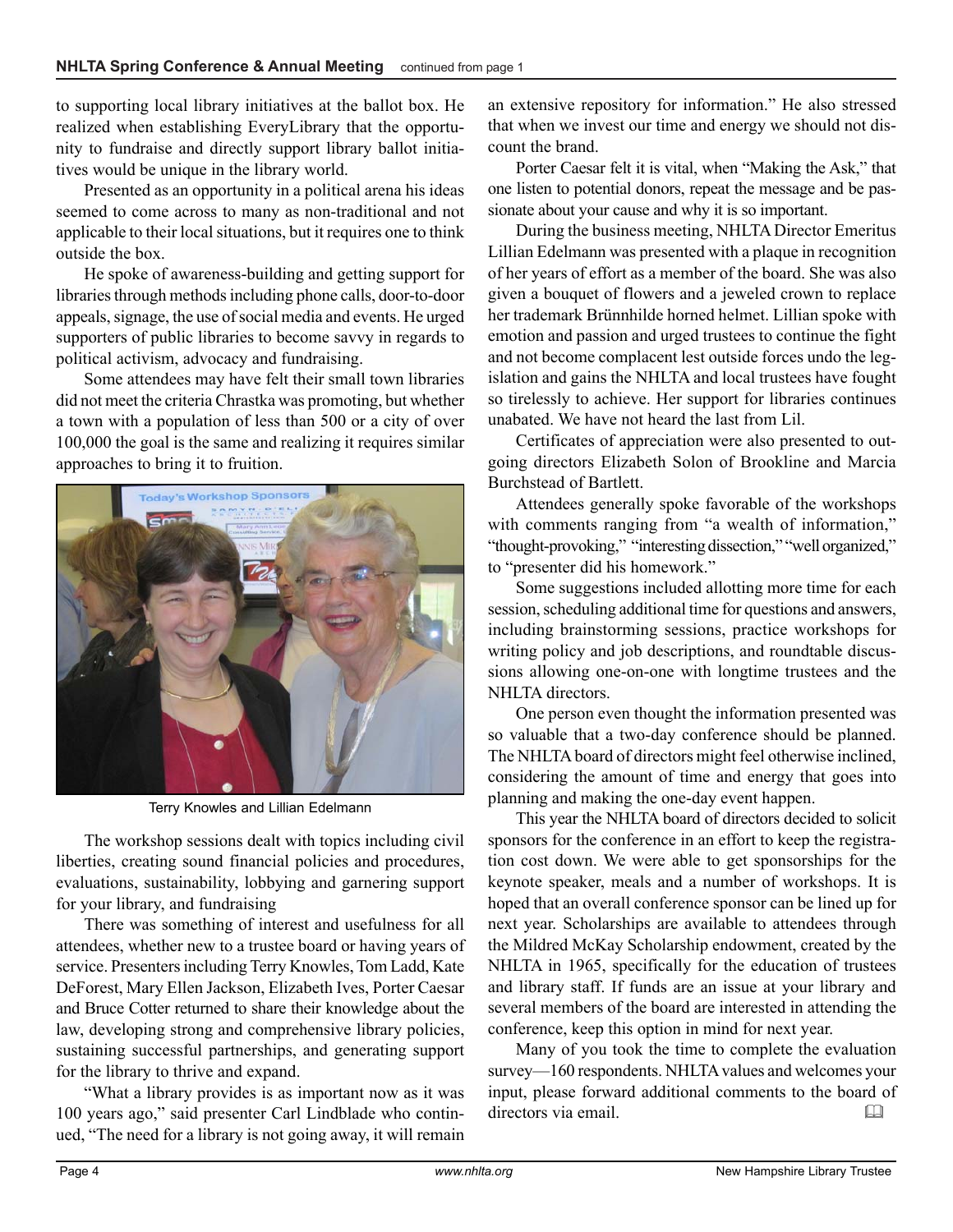## **SPOTLIGHT ON OUR LIBRARIES**

## **THE DUDLEY-TUCKER LIBRARY: RAYMOND**

Linda Hoelzel, Library Director Karen Sheehan Lord, NHLTA Director

The Dudley-Tucker Library, a Carnegie Library, is a historic edifice in the Gothic Revival style, with a granite WWI memorial situated in front. The building is conveniently located in the center of the town of Raymond facing the town common. A full service library, its current collection—after a recent weeding—numbers about 25,000 items. At present there are 6,400 card-holding patrons, an active Friends group and an outreach program with the local elementary school through annual field trips for first graders.

There has been some type of library in Raymond since 1797 when a group of men formed the Social Library Company of Raymond. The company issued 50 shares that were sold at \$1each to subscribers. The money collected was used to buy history, geography, agriculture and any other publications thought necessary.

The current library was built and opened in 1908. On July 4, 1902, Mrs. Gilman Tucker invited to her home residents who were interested in building a library. It was voted to organize and select officers and committees. The last meeting of the group was recorded in 1906 and at this meeting Mrs. Tucker was empowered to represent the association in transactions with Andrew Carnegie.

Mr. Gilman Tucker, founder and publisher of the American Book Company in New York, had made contact with Andrew Carnegie, a

great philanthropist who used large sums of money for the establishment of libraries in the United States and abroad. When he gave money for a library it was stipulated that the town, accepting the money, must agree to appropriate money annually for its support. After the town accepted the Carnegie gift of \$2,000, with stipulation, a building committee consisting of Mrs. Gilman Tucker, Walter Dudley, and Carl Whiting went into action.

The site chosen was on town land next to the town hall. Before building could begin, the cemetery adjacent to the town hall had to be moved to the Pine Grove Cemetery where a whole section was devoted to this project. Some staff and patrons think that when the cemetery was moved, someone must have been left behind because they feel sure there is a presence in the library at times. If so, he/she seems to be friendly. There have been a few harmless pranks such as books falling off shelves when no one is nearby and a few items disappearing that are found later in a totally obscure place.

The Dudley-Tucker Library opened its doors in September 1908. The library was renovated in 1994 with an addition built to add much needed space and to make the entire library handicapped accessible. During the renovation the library conducted business as usual in temporary quarters in the old fire station.



On May 23, 1994, the trustees and staff welcomed the community to the dedication and open house in the enlarged and renovated library. This expansion has allowed the library to keep up with the rapid changes in technology. There are currently five computers on two levels available for patrons and more will be added this year. Wi-Fi access is available to all by using an access code available at the front desk. Summer at Dudley-Tucker brings the Summer Reading Program with special evening story time activities and visits from the Mad Scientist and musician Steve Blunt. The Friends of the Library will hold its annual book sale during the town fair on July 12 and 13. This is the major fund raiser for the group. Director Linda Hoelzel says "We are still a small library but we try to give our patrons everything they would be able to find in a bigger library."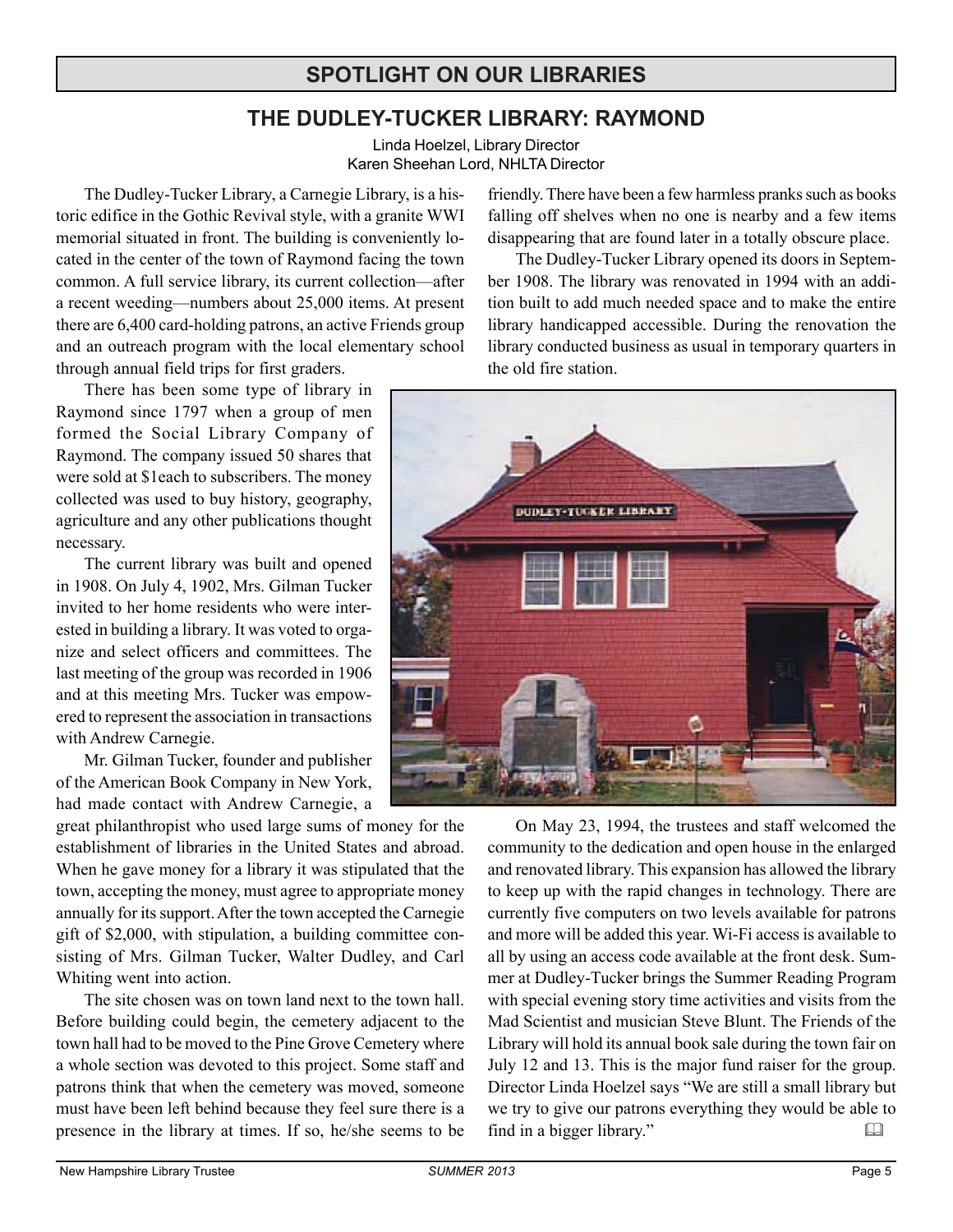## **POLICIES EVERY LIBRARY SHOULD HAVE**

*Thank you to the Keene Public Library for sharing their Internet Access Policy and Guidelines. This policy is a sample and should be tailored to fit your library. More policies are available on their website.*

#### *Internet Access Policy*

As part of the Keene Public Library's commitment to meet the cultural, informational and educational needs of the community and in response to the advances in technology in this Information Age, the library is pleased to offer public access to the Internet.

Information and resources on the Internet can enhance the material available at the library and often go beyond what is locally available. The library, however, does not monitor the Internet or have control over the information accessed through the Internet. Not all sites on the global Internet provide accurate, complete or current information and access points often change rapidly and unpredictably. Some sites may carry information that a user finds controversial or inappropriate. Library users access the Internet at their own discretion. As with other library materials, restriction of a child's access to the Internet is the responsibility of the parent/legal guardian. Parents are encouraged to come in with their children and supervise Internet sessions at the library.

Reference staff will continue to use the Internet as a reference tool and will retrieve information for users. Also, the library's home page will offer specific starting points for searching the Internet, along with recommended sites for adults and children. Staff will also try to assist users with their Internet use and, as time permits, guide them to sites, but cannot offer personal instruction. Formal instruction will be offered by the library at designated times. Current books and videos about the Internet are available in the library's collection.

While the staff at the Keene Public Library will not monitor an individual's computer use, there are times when viewing otherwise legal materials may be inappropriate or when the behavior of those using the Internet may not be appropriate. The library staff reserves the right to address such use of the Internet or behavior by requiring a patron to terminate his or her session. If any particular patron disregards the library's Internet Use Policy, and is repeatedly required to terminate his or her session(s), that patron's right to use of the Internet may be revoked.

Internet use in the Youth Department is limited to young people under the age of 18 years, adults taking care of children, or adults visiting the library with a care-giver.

Before going to Internet sites, users must read the policy and guidelines. Furthermore, it is understood that in signing up to use the service, the user has agreed to follow the policy and guidelines

#### *Internet Access Guidelines*

 (a) Users 18 years of age or older must provide a library card or current ID and sign in at the Reference Desk. Users under 18 years of age must have a library card on file that has been approved by a parent or guardian.

(b) Users must agree to obey all applicable federal, state and local laws including, but not limited to, copyright, licensing and content restrictions. The library reserves the right to terminate the user's Internet privileges for abuse of these conditions or for unauthorized use of the library's Internet connection.

(c) Users may not use library equipment to access illegal materials including those that are obscene or harmful to minors, or for any illegal or fraudulent actions.

(d) Users may not in any way engage in any activity which is libelous or slanderous. Nor shall any patron use any Internet resources to offend, harass, intimidate or threaten any third party.

(e) Users may not download or save any files onto the computer's hard drive.

(f) Users may bring in removable storage devices and copy materials onto them. Printing is available for a charge.

(g) E-mail access is only available through the World Wide Web.

(h) Patrons will be personally responsible for any materials ordered via the Internet. They will need to pay for these items with a credit card. The library will not be responsible for these costs.

(i) Any damage to the computer or its peripheral devices is the responsibility of the user. Abuse of the equipment or the service will result in the user being denied further access.

(j) Internet users are required to follow the same rules of conduct as others in the library, and not engage in disruptive behavior.

(k) There will be no more than two people at a computer station.

(l) Users are asked to restart the computer when they have finished their session and to inform the staff member at the desk that the computer is available for the next person.

(m) Violations of any of the guidelines may result in loss of Internet privileges.

Procedures for scheduling the use of the Internet are set by staff.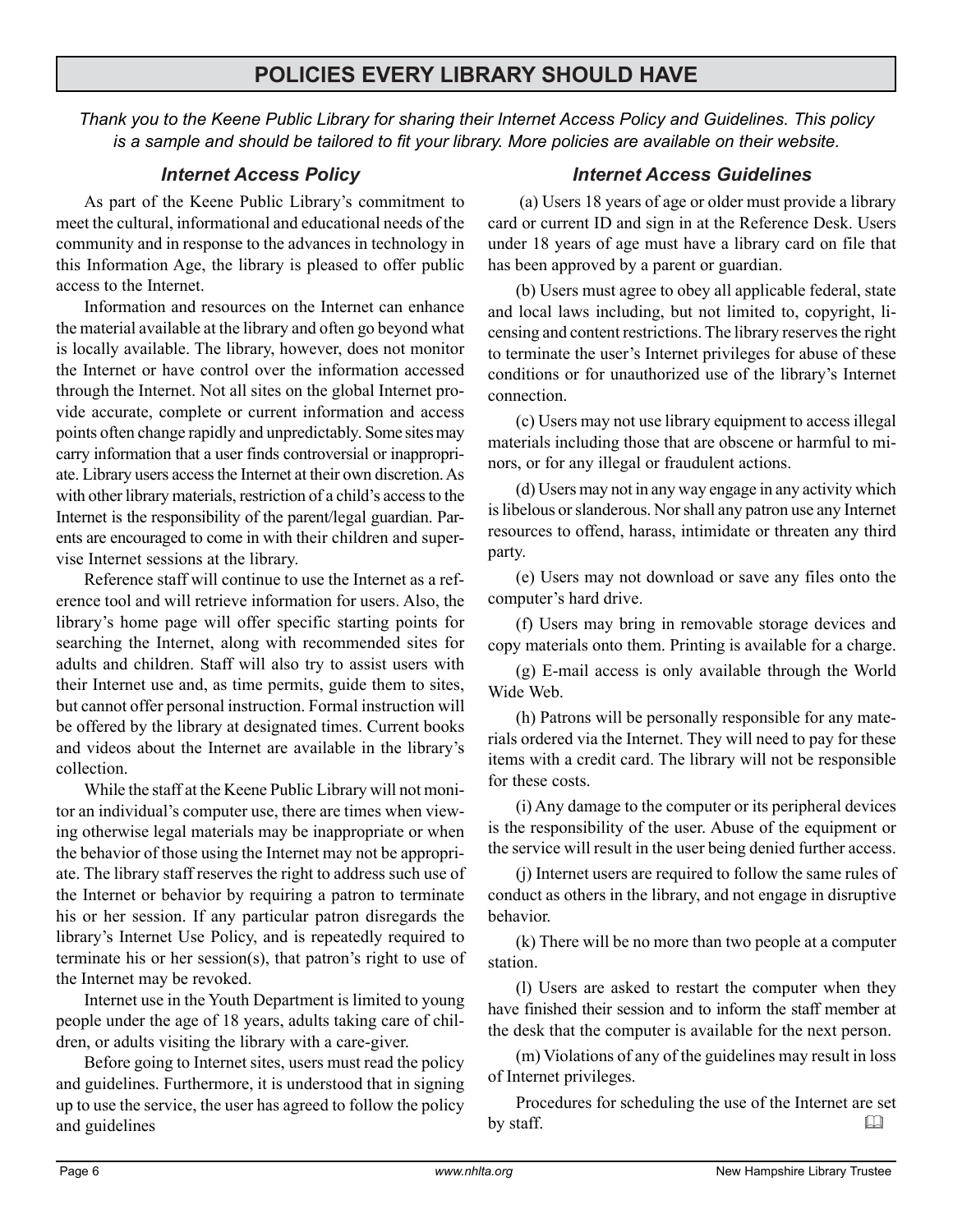## **REGIONAL TRUSTEE NETWORKING NEWS**

*NHLTA encourages regional networking among trustees and if you need help organizing, contact a member of the NHLTA Board. We will also publish your meeting date/time/location in the newsletter and on the website (www.nhlta.org).*

#### *Carroll County Trustees*

#### Marcia Burchstead

Trustees from throughout Carroll County gathered at the Effingham Public Library on April 24. As usual two hours did not seem sufficient to cover everyone's concerns.

The meeting room policy issue was revisited with trustees sharing how this is handled at their library. Another matter was the separating of a library's budget from the town budget and having it voted on as a warrant article at town meeting.

Also the issue of a patron's expectation of privacy versus the right of law enforcement or other governmental agency to ascertain information was examined.

One trustee had difficulty attending training because of work commitments and wondered if the NHLTA could schedule orientations/ workshops via a Webinar.

All in attendance agree that these meetings are mutually beneficial and the sharing of ideas with other towns of similar population has been worthwhile.

The value of information posted on the NHLTA website and the use of the LISTSERV was emphasized.



Many thanks to the Effingham trustees for hosting this meeting and providing delicious and bountiful refreshments.

The next roundtable is scheduled for Wednesday September 25 from 6–8 p.m. at the Madison Public Library. Trustees from all libraries in Carroll County are encouraged to attend this biannual discussion group. Come with topics, issues, questions, anything related to library operations. Please RSVP to Peter Stevens at *pstevens969@gmail.com* or Marcia Burchstead at *BartlettNews@roadrunner.com*. The phone number for the Madison Public Library is 367-8545. 

#### *Monadnock Area Trustees*

Adele Knight, NHLTA President

Eleven trustees representing six libraries met at the **Peterborough Town Library** on March 22. Most interesting was the discussion about the focus groups the 1833 Society has been arranging. The 1833 Society is seeking information about the needs and wants of the community as it plans for an updated library. Trustees reported that whether it was 90 attendees or 1, the feedback is invaluable.

The use of meeting rooms and fees prompted more discussion. Some libraries charge for use and others do not. In some instances the selectboard collects the fees. Charging for library cards by out-of-town users was another topic. A tour of the library concluded the meeting.

On April 26, seven trustees representing five libraries gathered at the **Stephenson Memorial Library in Greenfield**. Budgets and building expansion were among the topics discussed. Trustees were reminded of the conference and the benefit of the NHLTA website and LISTSERV. After the meeting, Jami Bascomb led the group on a tour of the library.

The area trustees will meet again in September (date and location to be announced). 

#### *Seacoast Area Tristees*

The trustees of the Blaisdell Memorial Library in Nottingham hosted the gathering of the regional trustees of the seacoast area on June 17. The meeting was a great opportunity to network, share ideas, discuss library issues, and help one another with problem solving. The group looks forward to another enjoyable evening in the fall (date and location to be announced).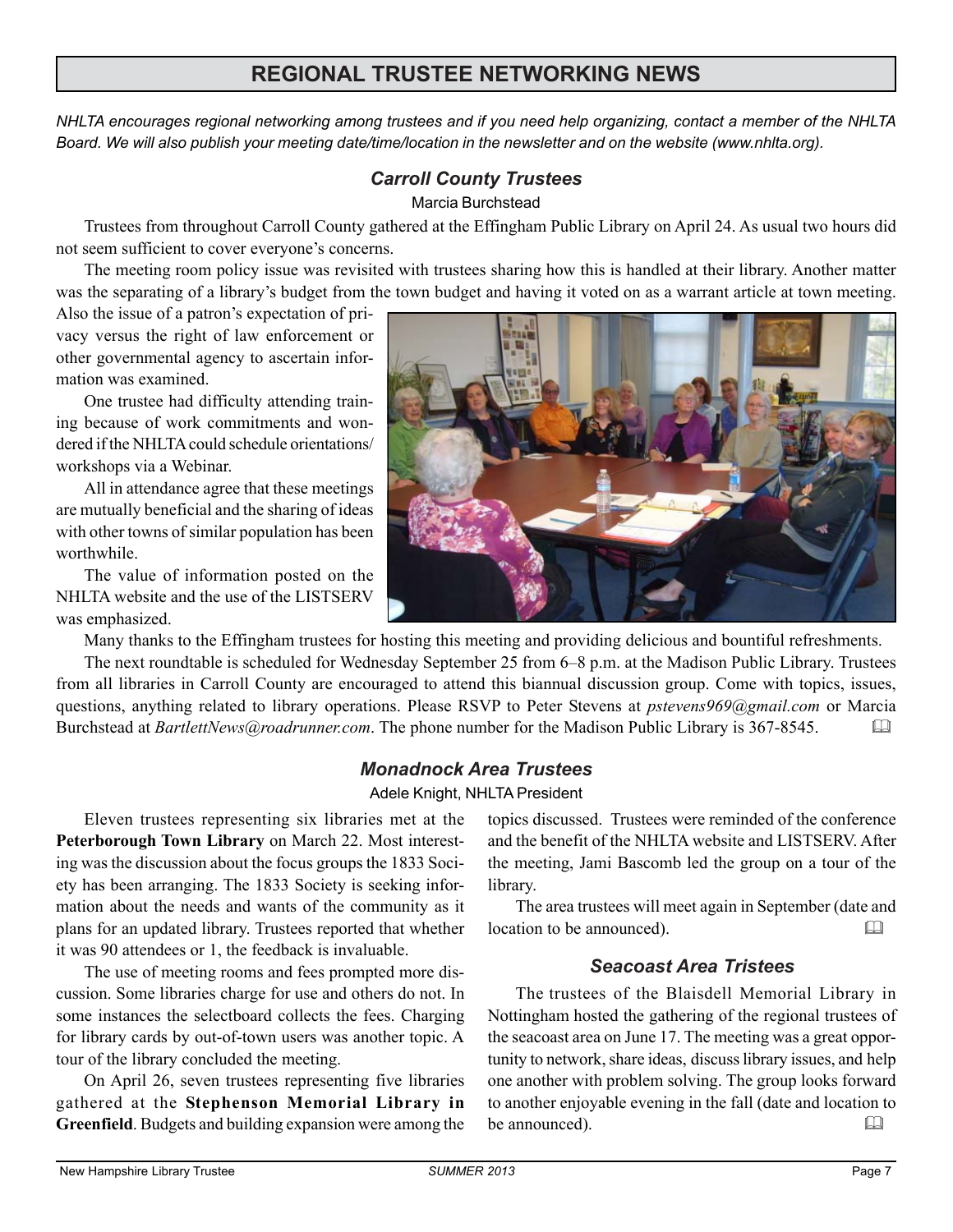## **NEWS FROM OUR LIBRARIES**

## **MICHAEL YORK PRESENTATION**

#### Marcia Burchstead, Editor

State Library Director Michael York travelled on April 30 to the Cook Memorial Library in Tamworth to speak with area trustees, patrons and staff. He provided a historical timeline of the library founded in 1717, details of the construction and architecture of the present structure completed in 1895, the various collections housed at the library and the



support services the library staff provides to public libraries throughout the state as well as individual patrons.

He also addressed ongoing budgetary concerns and how funding cuts at the state level can reduce the dollar amount of federal government funding available from the Institute of Museum and Library Services (IMLS) grants.

York has served as director of the state library since his initial appointment in 1999. Prior to that he was director of the New Hampshire Political Library and also was director of the Dimond Library at the University of New Hampshire in Durham.

The state library is located at 20 Park Street in Concord adjacent to the state house. Hours are Monday – Friday from 8:30 a.m. until 4:30 p.m. Detailed information is available on the website *www.nh.gov/nhsl/index.html*. 

### **UNIQUE PROGRAMS FOR CHILDREN**

During the summer New Hampshire libraries offer summer reading program for children to keep their interest in reading alive. Searching through the events calendars of many library website we've found two unusual programs to share.

#### **Baker Free Library, Bow**

*Rockets: There and Back Again.* Create an air rocket that launches across the room, and engineer a way for a payload to return safely to Earth. Explore the science behind rockets and space exploration and use your imagination to plan, build and test your own design.

#### **Manchester City Library**

*Reading with Clifford the Big Red Dog.* After reading books together, Clifford will act out the book with children to help grow their imaginations and actually become part of the book. Children can have a photo taken with Clifford and will receive a free goody bag filled with a brand new book and other materials.

## **NOW THAT WAS A PARTY!**

By the end of the day, over 6,000 people—according to the Windham Police Department—attended the Strawberry Festival on June 1. Organized and produced by the Friends of the Library of Windham (FLOW), it was the 30th anniversary of the annual event and attracted an enthusiastic number of people in support of the Nesmith Library. Check out their websites for photos: *www.nesmithlibrary.org*. 

## HELP WANTED *We Need You!*

Do you like to write? Can you edit someone else's work? Are you proficient in MSWord or Publisher. Are you experienced in using PhotoShop or InDesign? Are you good at meeting deadlines? Do you like talking to people? If you answered *yes* to these questions—even *yes* to some of the questions please contact Connie Kirwin (*c.kirwin@nhlta.org*).

Join us on the NHLTA Communications Committee.

| <b>New Hampshire Library Trustee STAFF</b><br>President<br>Editor<br>Contributing Writers this issue: | Adele Knight<br>Marcia Burchstead<br>Marcia Burchstead<br>Susan Young Gaudiello, Linda Hoelzel<br>Adele Knight, Karen Sheehan Lord<br>Judith Russell, Loring Webster | The New Hampshire Library Trustee is published four (4) times a year by:<br>New Hampshire Library Trustees Association<br>53 Regional Drive Suite 1, Concord, NH 03301<br>The newsletter serves as a means of providing information and ideas to library<br>trustees in the state of New Hampshire. Subscriptions are included as part of<br>the annual dues for the New Hampshire Library Trustees Association. The<br>content published is for informational purposes only and is not, and should not<br>be considered a substitute for legal advice. |
|-------------------------------------------------------------------------------------------------------|----------------------------------------------------------------------------------------------------------------------------------------------------------------------|---------------------------------------------------------------------------------------------------------------------------------------------------------------------------------------------------------------------------------------------------------------------------------------------------------------------------------------------------------------------------------------------------------------------------------------------------------------------------------------------------------------------------------------------------------|
| Page Layout & Design                                                                                  | Connie Kirwin<br>Loring and Ann Webster                                                                                                                              | © Copyright 2013 New Hampshire Library Trustees Association.<br>Reproduction or use of the contents requires permission from the NHLTA.                                                                                                                                                                                                                                                                                                                                                                                                                 |
| Proofreading<br>E-mail submissions and inquiries to: m.burchstead@nhlta.org                           |                                                                                                                                                                      | POSTMASTER: Address correction requested.                                                                                                                                                                                                                                                                                                                                                                                                                                                                                                               |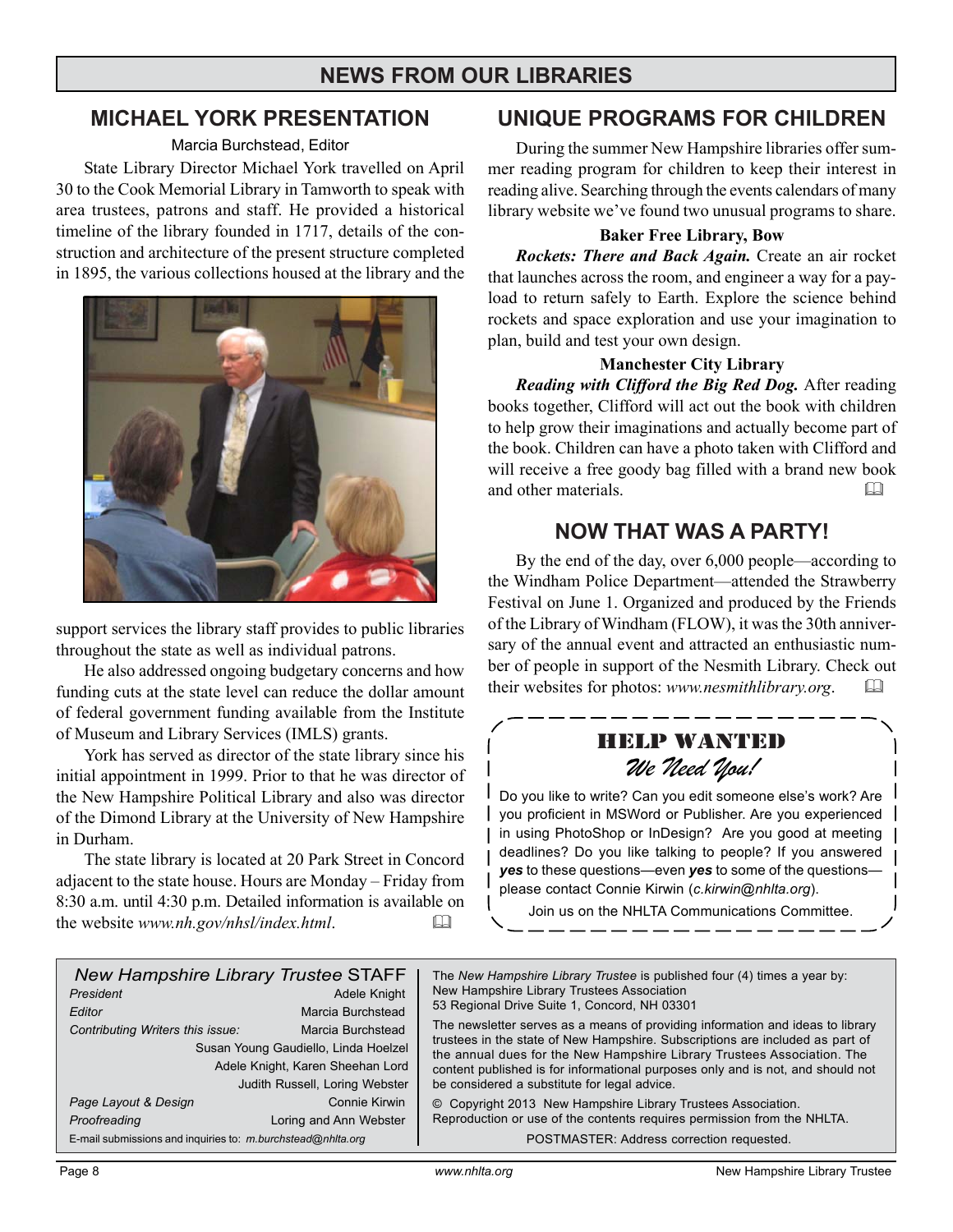## **SPOTLIGHT ON OUR LIBRARIES**

## **THE CONVERSE FREE LIBRARY: LYME**

Judith Russell, Library Director Karen Sheehan Lord, NHLTA Director

Lyme, New Hampshire, is a lovely small town located north of Hanover along the Connecticut River. The town of Lyme was established by charter in 1761 with the first library being formed on January 20, 1798 and called the "Social Library in Lime." The first public library was formed in 1908 and called the Lyme Town Library. Until 1936 the growing library was located in the Lyme School. At that time, the town accepted a bequest to build a separate library building which was named in memory of Sidney Converse and called the Converse Free Library. An addition was added to this building in the 1980s.

With a population of just over 1700 people, Lyme is a community of active, educated, and involved individuals with an influx of young families. The town is also home to more than 80 published authors. Trina Schart Hyman (1939 -2004), noted illustrator and Caldecott Award-winning artist, was a resident of Lyme and a generous supporter of the library.

The Converse Free Library is located across the street from the Lyme Elementary School and functions also as the school library - one of only a handful of libraries in the state to serve this dual function. Resources are shared through the joint efforts of librarians in each building. According to Library Director Judith Russell, this collaboration "ensures that we provide the best resources to every constituency."

Director Russell says "We like to think of our library as

number of ways and is an ongoing effort. The informative website as well as Facebook and Twitter are used effectively. Visits are made to daycare centers, senior lunch, and other organizations in town—information is available on the town's LISTSERV. Library staff and trustees actively promote the idea of collaboration and encourage everyone to get involved. In response, over 25 active volunteers help out in the library in a number of ways.

Fundraising for the Converse Free Library is an ongoing effort by a very active Friends group which has been in existence for over 30 years. Some of their endeavors include the annual "Mud Season Book Sale," as well as an ongoing book sale in the lobby and, in previous years, the production and sale of a cookbook. Their focus this year is on raising extra funds for improvements to the preschool children's area.

As the director, trustees, staff, Friends, volunteers, and patrons of Converse Free Library look to the future, they celebrate their achievements (including the award to trustee Stephen Campbell of the 2012 NHLTA Trustee of the Year), and take care to follow the library's mission to "to foster a love of reading in the Lyme community. In a welcoming environment, the library provides services and resources that encourage learning, stimulate curiosity, and invite the sharing of ideas." 

a community center—a meeting place for people of all ages and stages." The building houses a collection of about 26,250 items. Technologically up to date, it has high speed wireless Internet access for patrons and visitors as well as nine computers available for adults and children. Converse Free Library hosts a variety of weekly programs for children and adults and a monthly book discussion group. Birthday Book Club, Navigating Online Publishing, Venturing into Myanmar, Birdwatching in New Hampshire, and World of Buttons Tea are examples of the many special programs offered recently. Communication with patrons and outreach to the community is accomplished in a

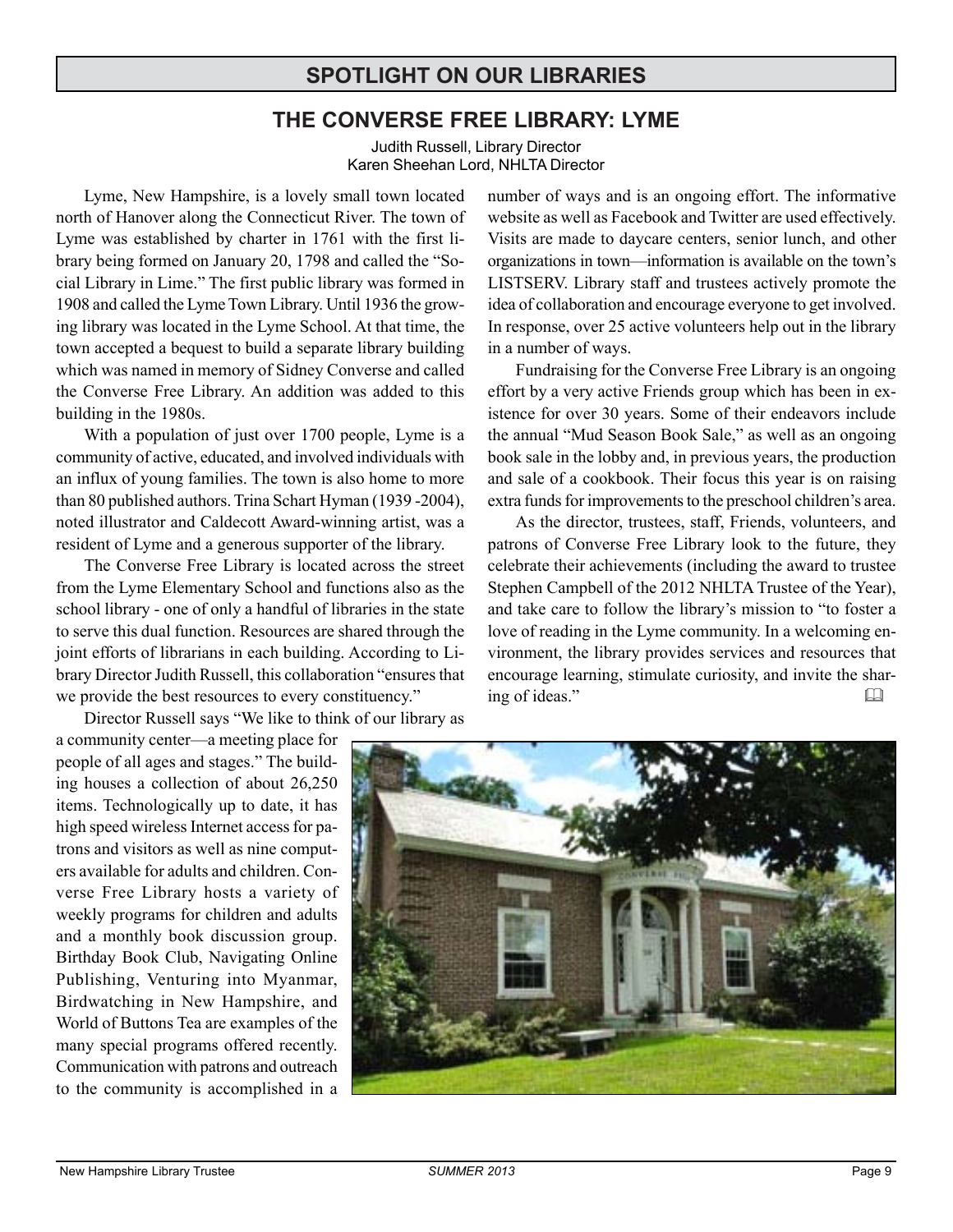## **THANK YOU TO OUR CONFERENCE SPONSORS**

Susan Young Gaudiello

NHLTA is grateful for the financial support of thirteen conference sponsors whose generous contributions helped us keep registration fees low and offset expenses.

Our thanks to TD Bank (Keynote Sponsor); Warrenstreet Architects and The HL Turner Group–Architects, Engineers, Building Scientists (Breakfast Sponsors); Charter Trust Company and Sulloway & Hollis–Counselors at Law (Lunch Sponsors); Workshop Sponsors: Mary Ann Leon Consultanting Services, Samyn-D'Elia Architects, Tennant & Wallace Architects, Milestone Engineering & Construction, Dennis Mires, PA–The Architects, SMP Architecture, and NH Electric Co-op. Also offering financial underwriting of the event was George M. Stevens & Son Insurance Company.

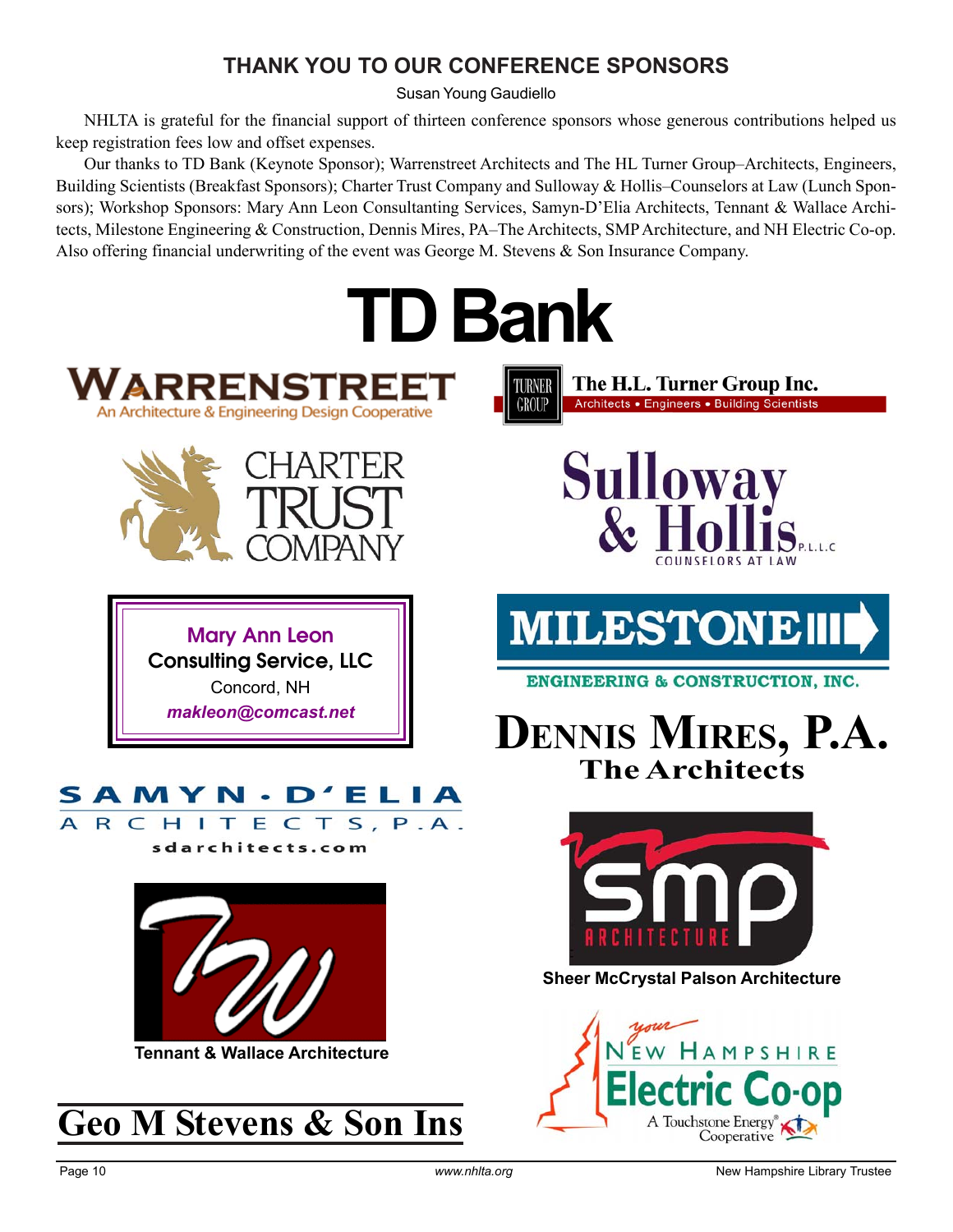## **TRUSTEE TOOLKIT**

## *LOCAL GOVERNMENT* **KNOWLEDGE AND COMMUNICATION**

All municipal officials have the same charge: to serve the needs of the community. Our libraries are an integral part of our communities. As public officials, trustees have an obligation to report on the use and activities of the library, account for expenditures of public money, and plan for future development. We share that accountability to the public with all other municipal officials and must work together for the best interests of our communities.

Opportunities to hear from and work with other local officials should be mutually welcomed. Often the difference between productive and adversarial relationships rests squarely on the extent to which each entity understands the responsibilities and authority of the other.

#### **WHO'S WHO IN YOUR TOWN HALL**

• Legislative body (**Town Meeting**): sets general policy and budget. In municipalities with charters, it is whatever body that charter designates.

• Governing body **(Selectboard or Town Council**): carries out the votes of town meeting; prepares the budget and warrant; manages and regulates the use of all town property unless that authority has been delegated to others by statute (such as a library board) or a vote of town meeting; appoints officials, fills vacancies. Must act as a board, not as individuals.

• **Budget Committee**: prepares budget to submit to town meeting after hearings and government body recommendation; meets periodically to review expenditures. The budget committee has bottom line authority only and may not dispute or challenge the discretion of other officials over current expenditures. The trustees have sole discretion on how the funds within the lines of the approved library budget are allocated. The budget committee CAN request the removal of officials for misuse of funds for current expenditures.

• **Town Manager or Administrator**: administrative head of all municipal agencies except libraries; implements directions of selectboard; maintains and submits detailed municipal financial reports. In some municipalities, this person may be responsible for submitting a preliminary budget to the governing body.

• **Town Clerk**: licenses, permits, records, preparing and distributing warrants and ballots, swearing in officials, etc.

• **Department Heads** such as Parks, Recreation, Public Works, Roads, Facilities.

#### **COMMUNICATION: WHAT'S GOING ON**

Usually the biggest problems that occur between library trustees and local government are regarding the development and administration of the library budget. Library trustees must be willing to sit down and talk amicably about the library budget, programs, services, goals, building needs and challenges.

#### **ACTION STEPS FOR COMMUNICATION**

1. Invite a member of the municipal governing body to be a representative on your long-range planning committee.

2. Make sure the library director attends municipal department head meetings to facilitate inter-department communications.

3. Give a copy of the trustee job description to the town clerk so that candidates can read it before registering to run.

4. Share the library's long-range plan, salary study and implementation plan, building maintenance plan, library patron use survey or statistics on use, programs and outreach to the community.

5. Seek opportunities to offer the library's expertise and resources to local government personnel.

6. Take turns going to the governing board meetings.

7. Express thanks and appreciation to every town official or town employee who does the library a service.

8. Make sure the library's needs are included in the municipal capital improvement plan by participating in its development.

9. Most importantly DO YOUR HOMEWORK! Consider what else is going on in town. Have figures and facts for a salary plan, technology needs, building renovation, and other operating and capital expenses. Seek help from all municipal officials to make library needs part of the goals for municipal services and public money. Make the library part of the town's master plan.

*Excerpted from pages 41–42 of the NHLTA Manual which is available on the website: www.nhlta.org.*  

**NHLTA ADDRESS CHANGE: 53 Regional Drive, Suite 1 Concord, NH 03301**